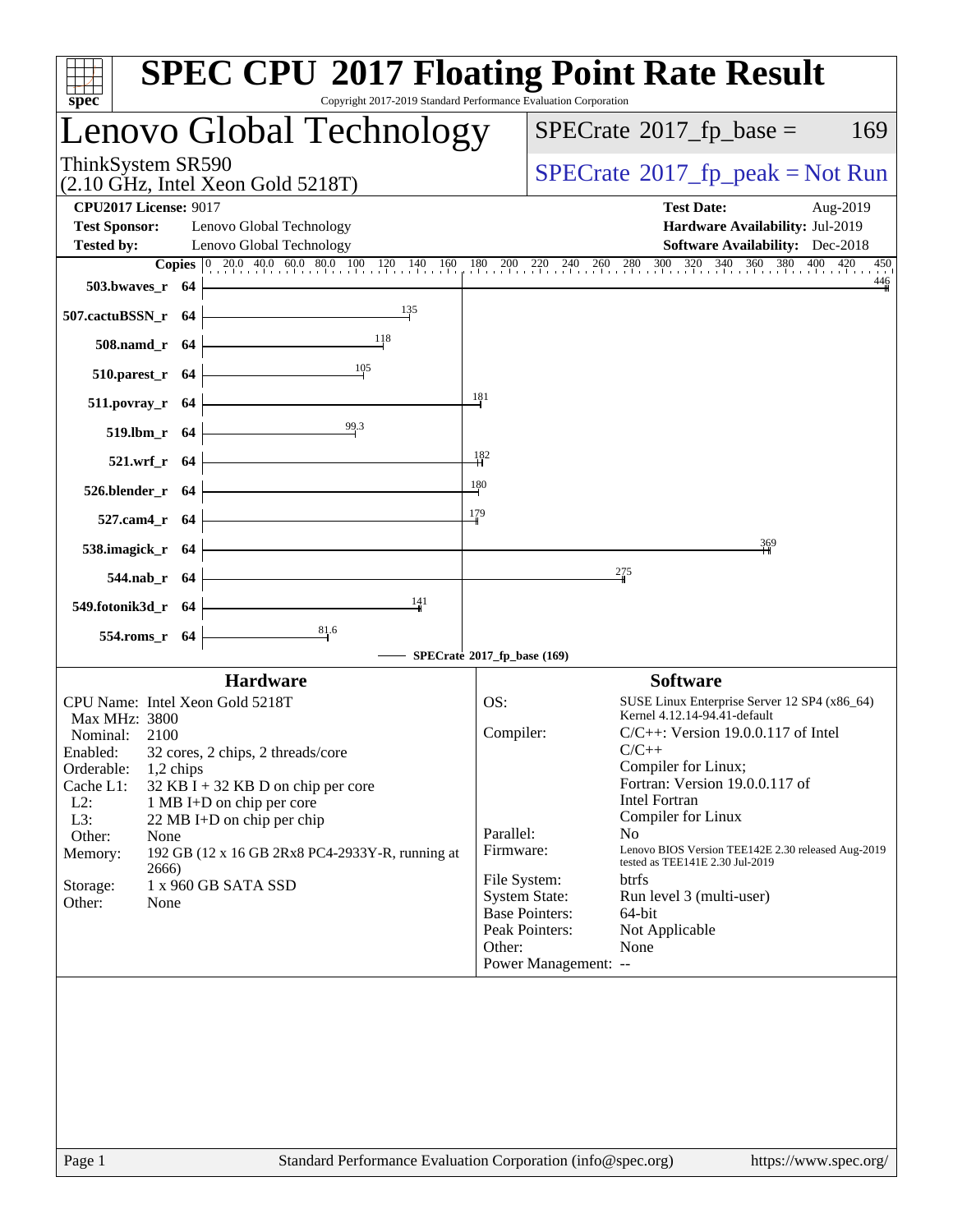

# Lenovo Global Technology

# $SPECTate$ <sup>®</sup>[2017\\_fp\\_base =](http://www.spec.org/auto/cpu2017/Docs/result-fields.html#SPECrate2017fpbase) 169

(2.10 GHz, Intel Xeon Gold 5218T)

 $SPECTate@2017_fp\_peak = Not Run$ 

**[Test Sponsor:](http://www.spec.org/auto/cpu2017/Docs/result-fields.html#TestSponsor)** Lenovo Global Technology **[Hardware Availability:](http://www.spec.org/auto/cpu2017/Docs/result-fields.html#HardwareAvailability)** Jul-2019 **[Tested by:](http://www.spec.org/auto/cpu2017/Docs/result-fields.html#Testedby)** Lenovo Global Technology **[Software Availability:](http://www.spec.org/auto/cpu2017/Docs/result-fields.html#SoftwareAvailability)** Dec-2018

**[CPU2017 License:](http://www.spec.org/auto/cpu2017/Docs/result-fields.html#CPU2017License)** 9017 **[Test Date:](http://www.spec.org/auto/cpu2017/Docs/result-fields.html#TestDate)** Aug-2019

#### **[Results Table](http://www.spec.org/auto/cpu2017/Docs/result-fields.html#ResultsTable)**

|                            | <b>Base</b>                      |                |       |                | <b>Peak</b> |                |       |               |                |              |                |              |                |              |
|----------------------------|----------------------------------|----------------|-------|----------------|-------------|----------------|-------|---------------|----------------|--------------|----------------|--------------|----------------|--------------|
| <b>Benchmark</b>           | <b>Copies</b>                    | <b>Seconds</b> | Ratio | <b>Seconds</b> | Ratio       | <b>Seconds</b> | Ratio | <b>Copies</b> | <b>Seconds</b> | <b>Ratio</b> | <b>Seconds</b> | <b>Ratio</b> | <b>Seconds</b> | <b>Ratio</b> |
| 503.bwayes_r               | 64                               | 1436           | 447   | 1442           | 445         | 1439           | 446   |               |                |              |                |              |                |              |
| 507.cactuBSSN r            | 64                               | 601            | 135   | 601            | 135         | 601            | 135   |               |                |              |                |              |                |              |
| $508$ .namd $r$            | 64                               | 516            | 118   | 518            | 117         | 517            | 118   |               |                |              |                |              |                |              |
| $510.parest_r$             | 64                               | 1596           | 105   | 1601           | <b>105</b>  | 1602           | 105   |               |                |              |                |              |                |              |
| 511.povray_r               | 64                               | 825            | 181   | 824            | 181         | 824            | 181   |               |                |              |                |              |                |              |
| 519.lbm r                  | 64                               | 679            | 99.3  | 679            | 99.3        | 679            | 99.3  |               |                |              |                |              |                |              |
| $521$ .wrf r               | 64                               | 787            | 182   | 785            | 183         | 799            | 179   |               |                |              |                |              |                |              |
| 526.blender r              | 64                               | 542            | 180   | 542            | <u>180</u>  | 542            | 180   |               |                |              |                |              |                |              |
| $527.cam4_r$               | 64                               | 624            | 179   | 625            | 179         | 629            | 178   |               |                |              |                |              |                |              |
| 538.imagick_r              | 64                               | 431            | 369   | 430            | 370         | 435            | 366   |               |                |              |                |              |                |              |
| $544$ .nab r               | 64                               | 392            | 275   | 394            | 274         | 391            | 275   |               |                |              |                |              |                |              |
| 549.fotonik3d r            | 64                               | 1754           | 142   | 1764           | 141         | 1770           | 141   |               |                |              |                |              |                |              |
| $554$ .roms_r              | 64                               | 1245           | 81.7  | 1246           | 81.6        | 1250           | 81.4  |               |                |              |                |              |                |              |
| $SPECrate*2017_fp\_base =$ |                                  |                | 169   |                |             |                |       |               |                |              |                |              |                |              |
|                            | $SPECrate^{\circ}2017$ fp peak = |                |       | <b>Not Run</b> |             |                |       |               |                |              |                |              |                |              |

Results appear in the [order in which they were run.](http://www.spec.org/auto/cpu2017/Docs/result-fields.html#RunOrder) Bold underlined text [indicates a median measurement.](http://www.spec.org/auto/cpu2017/Docs/result-fields.html#Median)

#### **[Submit Notes](http://www.spec.org/auto/cpu2017/Docs/result-fields.html#SubmitNotes)**

 The numactl mechanism was used to bind copies to processors. The config file option 'submit' was used to generate numactl commands to bind each copy to a specific processor. For details, please see the config file.

### **[Operating System Notes](http://www.spec.org/auto/cpu2017/Docs/result-fields.html#OperatingSystemNotes)**

Stack size set to unlimited using "ulimit -s unlimited"

### **[General Notes](http://www.spec.org/auto/cpu2017/Docs/result-fields.html#GeneralNotes)**

Environment variables set by runcpu before the start of the run: LD\_LIBRARY\_PATH = "/home/cpu2017-1.0.5-ic19/lib/intel64"

 Binaries compiled on a system with 1x Intel Core i9-799X CPU + 32GB RAM memory using Redhat Enterprise Linux 7.5 Transparent Huge Pages enabled by default Prior to runcpu invocation Filesystem page cache synced and cleared with: sync; echo 3> /proc/sys/vm/drop\_caches runcpu command invoked through numactl i.e.: numactl --interleave=all runcpu <etc> NA: The test sponsor attests, as of date of publication, that CVE-2017-5754 (Meltdown) is mitigated in the system as tested and documented.

**(Continued on next page)**

| Page 2 | Standard Performance Evaluation Corporation (info@spec.org) | https://www.spec.org/ |
|--------|-------------------------------------------------------------|-----------------------|
|--------|-------------------------------------------------------------|-----------------------|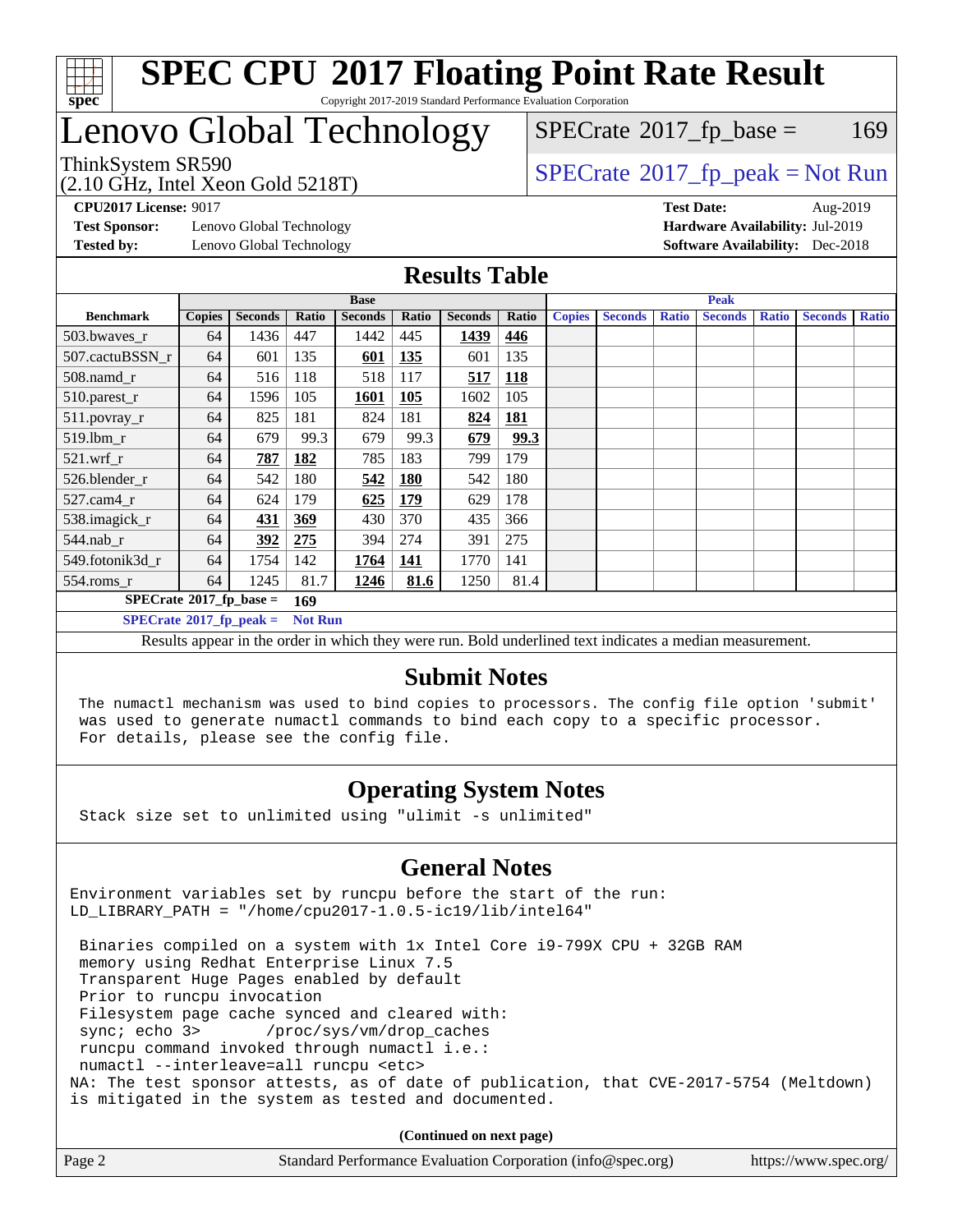

### Lenovo Global Technology

 $SPECTate$ <sup>®</sup>[2017\\_fp\\_base =](http://www.spec.org/auto/cpu2017/Docs/result-fields.html#SPECrate2017fpbase) 169

(2.10 GHz, Intel Xeon Gold 5218T)

ThinkSystem SR590<br>  $SPECTA = Not Run$ <br>  $SPECTA = Not Run$ 

**[Test Sponsor:](http://www.spec.org/auto/cpu2017/Docs/result-fields.html#TestSponsor)** Lenovo Global Technology **[Hardware Availability:](http://www.spec.org/auto/cpu2017/Docs/result-fields.html#HardwareAvailability)** Jul-2019 **[Tested by:](http://www.spec.org/auto/cpu2017/Docs/result-fields.html#Testedby)** Lenovo Global Technology **[Software Availability:](http://www.spec.org/auto/cpu2017/Docs/result-fields.html#SoftwareAvailability)** Dec-2018

**[CPU2017 License:](http://www.spec.org/auto/cpu2017/Docs/result-fields.html#CPU2017License)** 9017 **[Test Date:](http://www.spec.org/auto/cpu2017/Docs/result-fields.html#TestDate)** Aug-2019

#### **[General Notes \(Continued\)](http://www.spec.org/auto/cpu2017/Docs/result-fields.html#GeneralNotes)**

Yes: The test sponsor attests, as of date of publication, that CVE-2017-5753 (Spectre variant 1) is mitigated in the system as tested and documented. Yes: The test sponsor attests, as of date of publication, that CVE-2017-5715 (Spectre variant 2) is mitigated in the system as tested and documented. Yes: The test sponsor attests, as of date of publication, that CVE-2018-3640 (Spectre variant 3a) is mitigated in the system as tested and documented. Yes: The test sponsor attests, as of date of publication, that CVE-2018-3639 (Spectre variant 4) is mitigated in the system as tested and documented.

#### **[Platform Notes](http://www.spec.org/auto/cpu2017/Docs/result-fields.html#PlatformNotes)**

Page 3 Standard Performance Evaluation Corporation [\(info@spec.org\)](mailto:info@spec.org) <https://www.spec.org/> BIOS configuration: Choose Operating Mode set to Maximum Performance Choose Operating Mode set to Custom Mode MONITOR/MWAIT set to Enable SNC set to Enable Stale AtoS set to Enable LLC dead line alloc set to Disable Sysinfo program /home/cpu2017-1.0.5-ic19/bin/sysinfo Rev: r5974 of 2018-05-19 9bcde8f2999c33d61f64985e45859ea9 running on linux-2uov Sat Aug 31 09:33:35 2019 SUT (System Under Test) info as seen by some common utilities. For more information on this section, see <https://www.spec.org/cpu2017/Docs/config.html#sysinfo> From /proc/cpuinfo model name : Intel(R) Xeon(R) Gold 5218T CPU @ 2.10GHz 2 "physical id"s (chips) 64 "processors" cores, siblings (Caution: counting these is hw and system dependent. The following excerpts from /proc/cpuinfo might not be reliable. Use with caution.) cpu cores : 16 siblings : 32 physical 0: cores 0 1 2 3 4 5 6 7 8 9 10 11 12 13 14 15 physical 1: cores 0 1 2 3 4 5 6 7 8 9 10 11 12 13 14 15 From lscpu: Architecture: x86\_64 CPU op-mode(s): 32-bit, 64-bit Byte Order: Little Endian  $CPU(s):$  64 On-line CPU(s) list: 0-63 Thread(s) per core: 2 Core(s) per socket: 16 Socket(s): 2 **(Continued on next page)**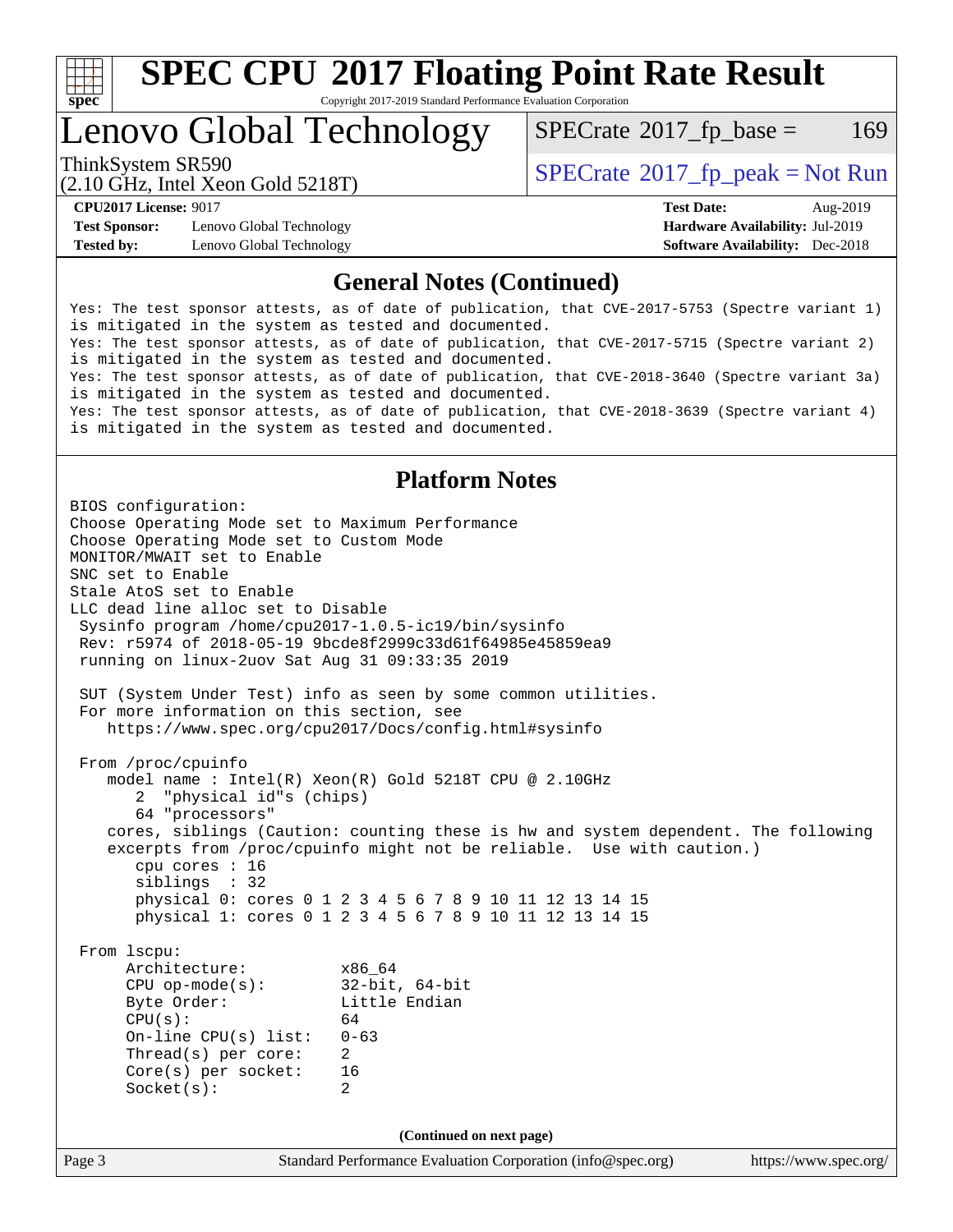

# **[SPEC CPU](http://www.spec.org/auto/cpu2017/Docs/result-fields.html#SPECCPU2017FloatingPointRateResult)[2017 Floating Point Rate Result](http://www.spec.org/auto/cpu2017/Docs/result-fields.html#SPECCPU2017FloatingPointRateResult)**

Copyright 2017-2019 Standard Performance Evaluation Corporation

### Lenovo Global Technology

 $SPECTate$ <sup>®</sup>[2017\\_fp\\_base =](http://www.spec.org/auto/cpu2017/Docs/result-fields.html#SPECrate2017fpbase) 169

ThinkSystem SR590<br>  $(2.10 \text{ GHz}_{\text{total}} \text{ York})$  Spectrate®[2017\\_fp\\_peak = N](http://www.spec.org/auto/cpu2017/Docs/result-fields.html#SPECrate2017fppeak)ot Run

**[CPU2017 License:](http://www.spec.org/auto/cpu2017/Docs/result-fields.html#CPU2017License)** 9017 **[Test Date:](http://www.spec.org/auto/cpu2017/Docs/result-fields.html#TestDate)** Aug-2019

**[Test Sponsor:](http://www.spec.org/auto/cpu2017/Docs/result-fields.html#TestSponsor)** Lenovo Global Technology **[Hardware Availability:](http://www.spec.org/auto/cpu2017/Docs/result-fields.html#HardwareAvailability)** Jul-2019 **[Tested by:](http://www.spec.org/auto/cpu2017/Docs/result-fields.html#Testedby)** Lenovo Global Technology **[Software Availability:](http://www.spec.org/auto/cpu2017/Docs/result-fields.html#SoftwareAvailability)** Dec-2018

(2.10 GHz, Intel Xeon Gold 5218T)

#### **[Platform Notes \(Continued\)](http://www.spec.org/auto/cpu2017/Docs/result-fields.html#PlatformNotes)**

| NUMA $node(s):$                                | 4                                                                                   |
|------------------------------------------------|-------------------------------------------------------------------------------------|
| Vendor ID:                                     | GenuineIntel                                                                        |
| CPU family:                                    | 6                                                                                   |
| Model:                                         | 85                                                                                  |
| Model name:                                    | $Intel(R)$ Xeon $(R)$ Gold 5218T CPU @ 2.10GHz                                      |
| Stepping:                                      | 7                                                                                   |
| CPU MHz:                                       | 2100.000                                                                            |
| $CPU$ max $MHz$ :                              | 3800.0000                                                                           |
| CPU min MHz:                                   | 1000.0000                                                                           |
| BogoMIPS:                                      | 4200.00                                                                             |
| Virtualization:                                | $VT - x$                                                                            |
| L1d cache:                                     | 32K                                                                                 |
| Lli cache:                                     | 32K                                                                                 |
| $L2$ cache:                                    | 1024K                                                                               |
| $L3$ cache:                                    | 22528K                                                                              |
| NUMA node0 $CPU(s):$ $0-3, 8-11, 32-35, 40-43$ |                                                                                     |
| NUMA nodel CPU(s): 4-7, 12-15, 36-39, 44-47    |                                                                                     |
|                                                | NUMA node2 CPU(s): 16-19, 24-27, 48-51, 56-59                                       |
| NUMA $node3$ $CPU(s):$                         | 20-23,28-31,52-55,60-63                                                             |
| Flaqs:                                         | fpu vme de pse tsc msr pae mce cx8 apic sep mtrr pqe mca cmov                       |
|                                                | pat pse36 clflush dts acpi mmx fxsr sse sse2 ss ht tm pbe syscall nx pdpelgb rdtscp |
|                                                | Im constant tsc art arch perfmon pebs bts rep good nopl xtopology nonstop tsc cpuid |
|                                                | aperfmperf pni pclmulgdg dtes64 monitor ds cpl vmx smx est tm2 ssse3 sdbg fma cx16  |
|                                                | xtpr pdcm pcid dca sse4 1 sse4 2 x2apic movbe popcnt tsc deadline timer aes xsave   |

 avx f16c rdrand lahf\_lm abm 3dnowprefetch cpuid\_fault epb cat\_l3 cdp\_l3 invpcid\_single intel\_ppin ssbd mba ibrs ibpb stibp tpr\_shadow vnmi flexpriority ept vpid fsgsbase tsc\_adjust bmi1 hle avx2 smep bmi2 erms invpcid rtm cqm mpx rdt\_a avx512f avx512dq rdseed adx smap clflushopt clwb intel\_pt avx512cd avx512bw avx512vl xsaveopt xsavec xgetbv1 xsaves cqm\_llc cqm\_occup\_llc cqm\_mbm\_total cqm\_mbm\_local dtherm ida arat pln pts pku ospke avx512\_vnni flush\_l1d arch\_capabilities

 /proc/cpuinfo cache data cache size : 22528 KB

 From numactl --hardware WARNING: a numactl 'node' might or might not correspond to a physical chip. available: 4 nodes (0-3) node 0 cpus: 0 1 2 3 8 9 10 11 32 33 34 35 40 41 42 43 node 0 size: 47983 MB node 0 free: 41906 MB node 1 cpus: 4 5 6 7 12 13 14 15 36 37 38 39 44 45 46 47 node 1 size: 48370 MB node 1 free: 44801 MB node 2 cpus: 16 17 18 19 24 25 26 27 48 49 50 51 56 57 58 59 node 2 size: 48341 MB node 2 free: 44787 MB node 3 cpus: 20 21 22 23 28 29 30 31 52 53 54 55 60 61 62 63

**(Continued on next page)**

Page 4 Standard Performance Evaluation Corporation [\(info@spec.org\)](mailto:info@spec.org) <https://www.spec.org/>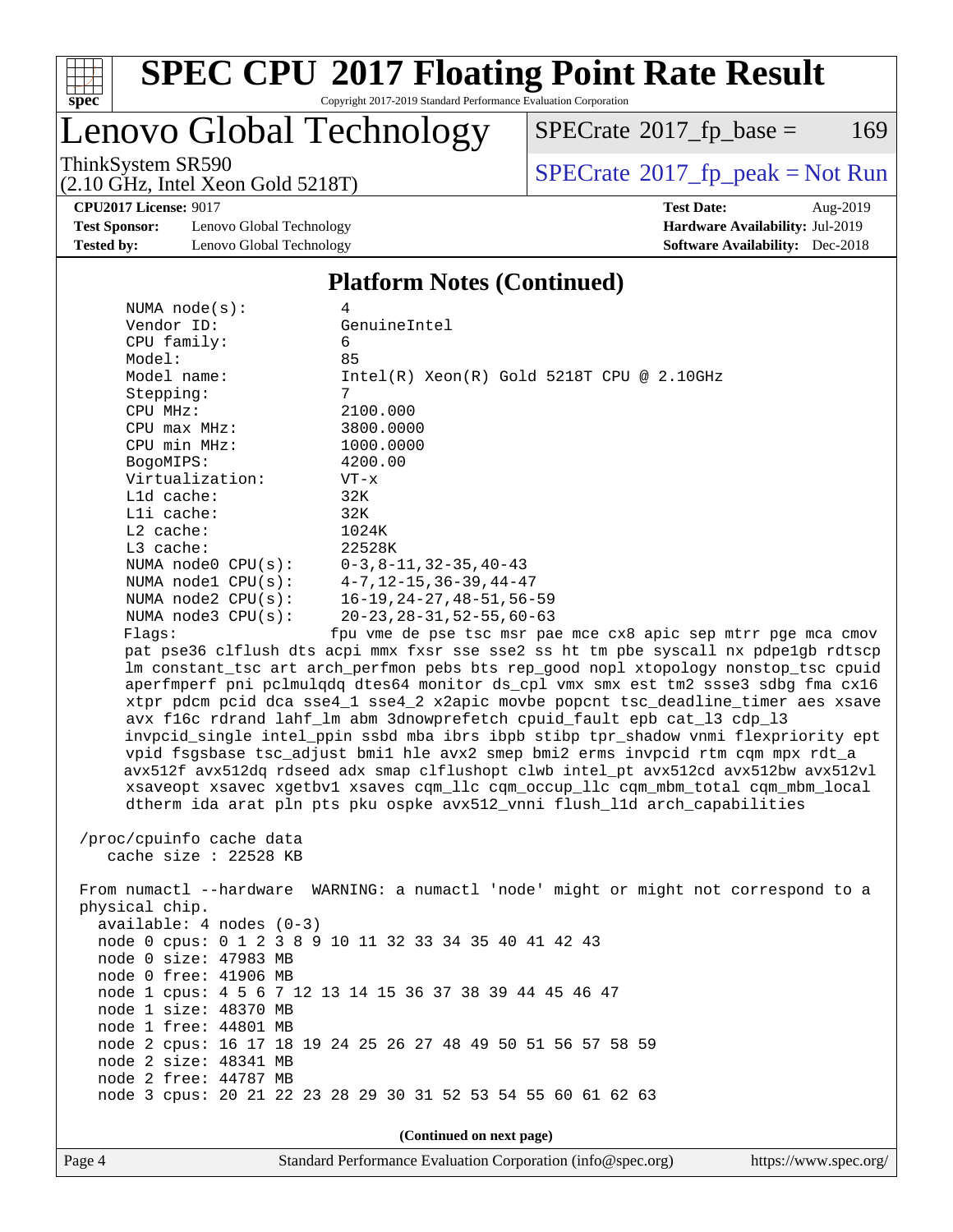

| 5 |  |  |  |
|---|--|--|--|
|   |  |  |  |

Page 5 Standard Performance Evaluation Corporation [\(info@spec.org\)](mailto:info@spec.org) <https://www.spec.org/>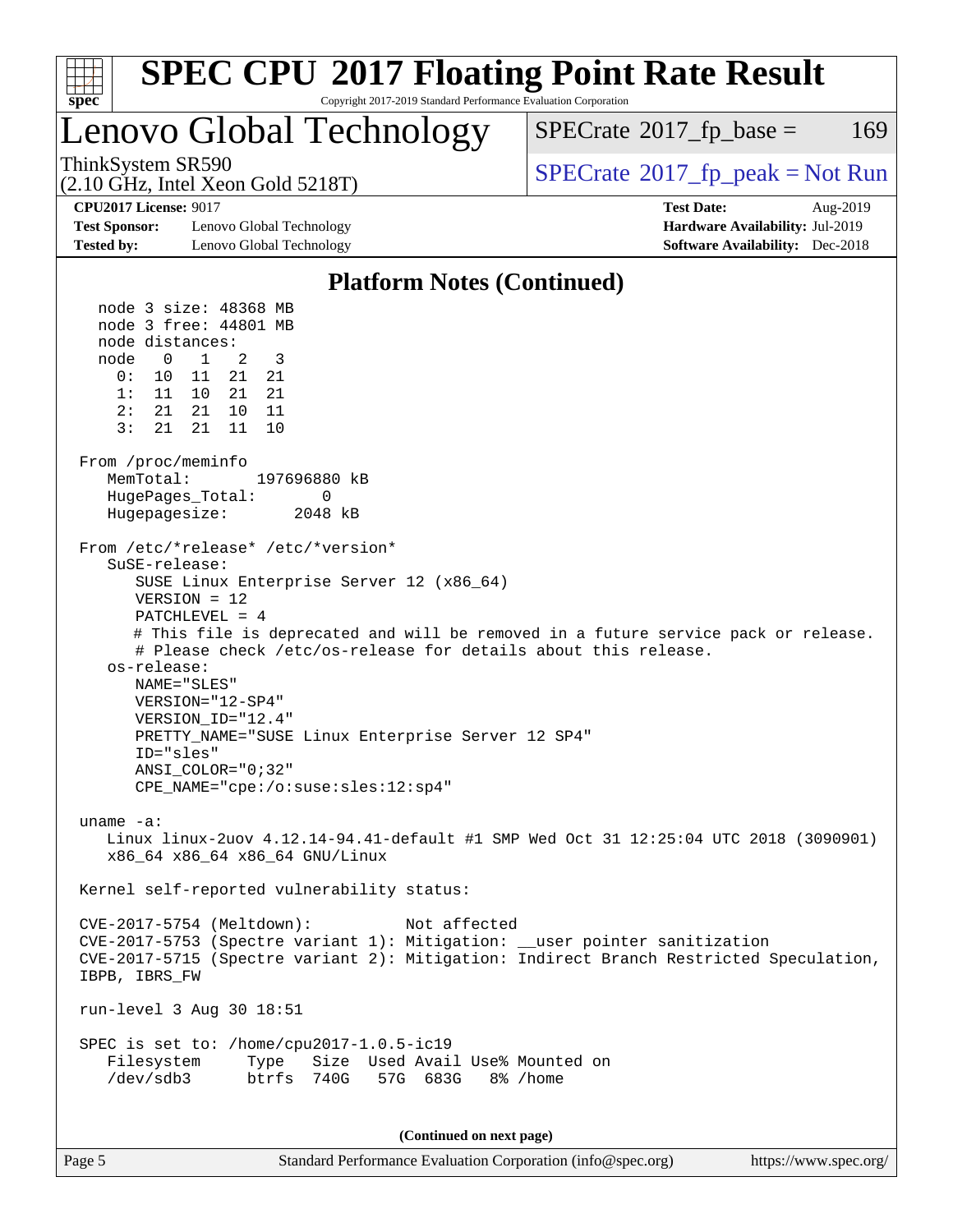

# Lenovo Global Technology

 $SPECTate$ <sup>®</sup>[2017\\_fp\\_base =](http://www.spec.org/auto/cpu2017/Docs/result-fields.html#SPECrate2017fpbase) 169

(2.10 GHz, Intel Xeon Gold 5218T)

ThinkSystem SR590<br>  $SPECTR_{10}$  [SPECrate](http://www.spec.org/auto/cpu2017/Docs/result-fields.html#SPECrate2017fppeak)®[2017\\_fp\\_peak = N](http://www.spec.org/auto/cpu2017/Docs/result-fields.html#SPECrate2017fppeak)ot Run

**[Test Sponsor:](http://www.spec.org/auto/cpu2017/Docs/result-fields.html#TestSponsor)** Lenovo Global Technology **[Hardware Availability:](http://www.spec.org/auto/cpu2017/Docs/result-fields.html#HardwareAvailability)** Jul-2019 **[Tested by:](http://www.spec.org/auto/cpu2017/Docs/result-fields.html#Testedby)** Lenovo Global Technology **[Software Availability:](http://www.spec.org/auto/cpu2017/Docs/result-fields.html#SoftwareAvailability)** Dec-2018

**[CPU2017 License:](http://www.spec.org/auto/cpu2017/Docs/result-fields.html#CPU2017License)** 9017 **[Test Date:](http://www.spec.org/auto/cpu2017/Docs/result-fields.html#TestDate)** Aug-2019

#### **[Platform Notes \(Continued\)](http://www.spec.org/auto/cpu2017/Docs/result-fields.html#PlatformNotes)**

 Additional information from dmidecode follows. WARNING: Use caution when you interpret this section. The 'dmidecode' program reads system data which is "intended to allow hardware to be accurately determined", but the intent may not be met, as there are frequent changes to hardware, firmware, and the "DMTF SMBIOS" standard. BIOS Lenovo -[TEE141E-2.30]- 07/02/2019 Memory: 4x NO DIMM NO DIMM 12x SK Hynix HMA82GR7CJR8N-WM 16 GB 2 rank 2933, configured at 2666 (End of data from sysinfo program) **[Compiler Version Notes](http://www.spec.org/auto/cpu2017/Docs/result-fields.html#CompilerVersionNotes)** ============================================================================== C | 519.lbm\_r(base) 538.imagick\_r(base) 544.nab\_r(base) ------------------------------------------------------------------------------ Intel(R) C Intel(R) 64 Compiler for applications running on Intel(R) 64, Version 19.0.0.117 Build 20180804 Copyright (C) 1985-2018 Intel Corporation. All rights reserved. ------------------------------------------------------------------------------ ==============================================================================  $C++$  | 508.namd\_r(base) 510.parest\_r(base) ------------------------------------------------------------------------------ Intel(R) C++ Intel(R) 64 Compiler for applications running on Intel(R) 64, Version 19.0.0.117 Build 20180804 Copyright (C) 1985-2018 Intel Corporation. All rights reserved. ------------------------------------------------------------------------------ ==============================================================================  $C++$ ,  $C$  | 511.povray\_r(base) 526.blender\_r(base) ------------------------------------------------------------------------------ Intel(R)  $C++$  Intel(R) 64 Compiler for applications running on Intel(R) 64, Version 19.0.0.117 Build 20180804 Copyright (C) 1985-2018 Intel Corporation. All rights reserved. Intel(R) C Intel(R) 64 Compiler for applications running on Intel(R)  $64$ , Version 19.0.0.117 Build 20180804 Copyright (C) 1985-2018 Intel Corporation. All rights reserved. ------------------------------------------------------------------------------ ============================================================================== C++, C, Fortran | 507.cactuBSSN\_r(base) ------------------------------------------------------------------------------ Intel(R)  $C++$  Intel(R) 64 Compiler for applications running on Intel(R) 64, Version 19.0.0.117 Build 20180804 Copyright (C) 1985-2018 Intel Corporation. All rights reserved. **(Continued on next page)**

| Page 6 | Standard Performance Evaluation Corporation (info@spec.org) | https://www.spec.org/ |
|--------|-------------------------------------------------------------|-----------------------|
|--------|-------------------------------------------------------------|-----------------------|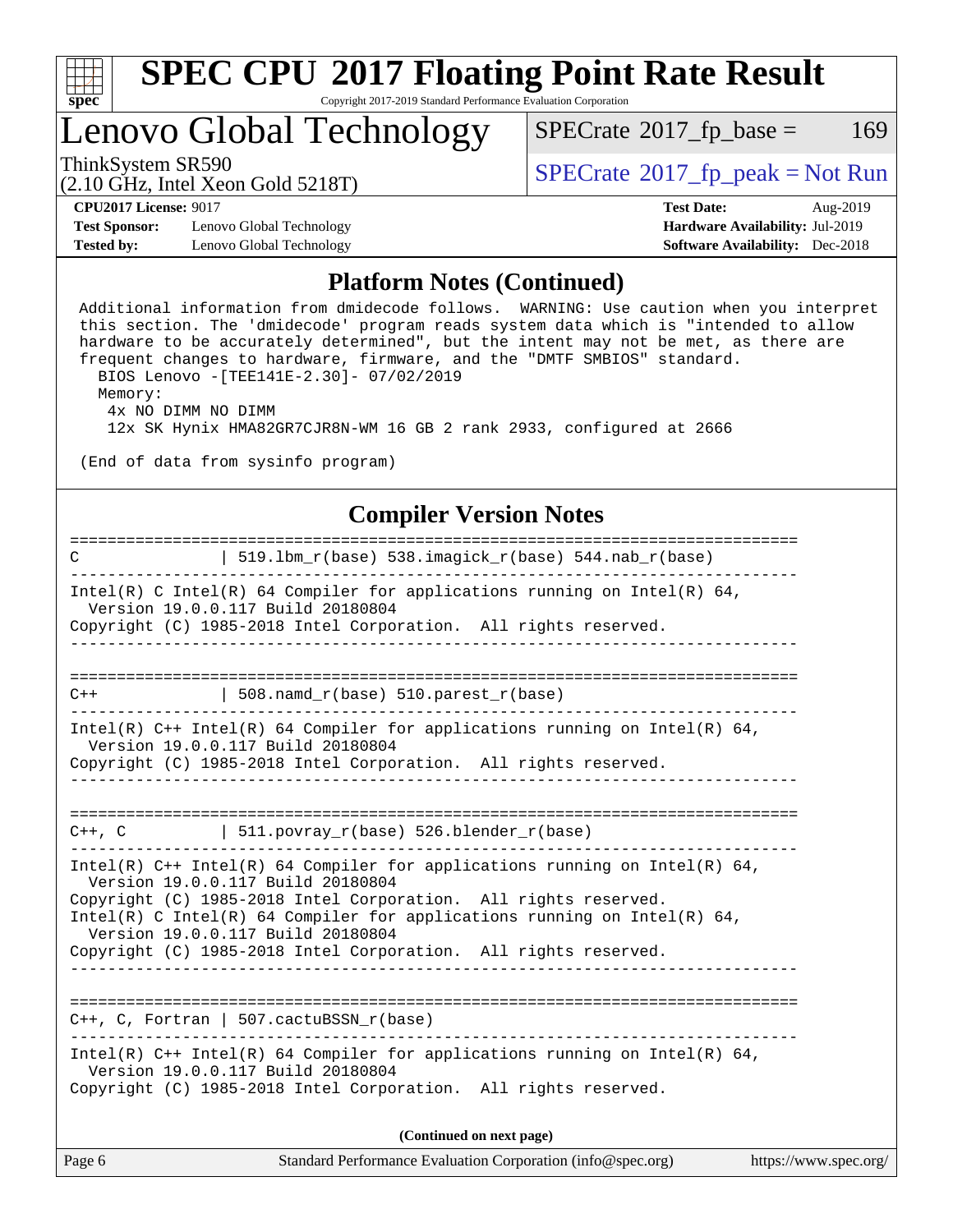

# **[SPEC CPU](http://www.spec.org/auto/cpu2017/Docs/result-fields.html#SPECCPU2017FloatingPointRateResult)[2017 Floating Point Rate Result](http://www.spec.org/auto/cpu2017/Docs/result-fields.html#SPECCPU2017FloatingPointRateResult)**

Copyright 2017-2019 Standard Performance Evaluation Corporation

### Lenovo Global Technology

 $SPECTate@2017_fp\_base = 169$ 

(2.10 GHz, Intel Xeon Gold 5218T)

ThinkSystem SR590<br>  $(2.10 \text{ GHz}_{\text{total}} \text{ York})$  Spectrate®[2017\\_fp\\_peak = N](http://www.spec.org/auto/cpu2017/Docs/result-fields.html#SPECrate2017fppeak)ot Run

**[Test Sponsor:](http://www.spec.org/auto/cpu2017/Docs/result-fields.html#TestSponsor)** Lenovo Global Technology **[Hardware Availability:](http://www.spec.org/auto/cpu2017/Docs/result-fields.html#HardwareAvailability)** Jul-2019 **[Tested by:](http://www.spec.org/auto/cpu2017/Docs/result-fields.html#Testedby)** Lenovo Global Technology **[Software Availability:](http://www.spec.org/auto/cpu2017/Docs/result-fields.html#SoftwareAvailability)** Dec-2018

**[CPU2017 License:](http://www.spec.org/auto/cpu2017/Docs/result-fields.html#CPU2017License)** 9017 **[Test Date:](http://www.spec.org/auto/cpu2017/Docs/result-fields.html#TestDate)** Aug-2019

#### **[Compiler Version Notes \(Continued\)](http://www.spec.org/auto/cpu2017/Docs/result-fields.html#CompilerVersionNotes)**

| Intel(R) C Intel(R) 64 Compiler for applications running on Intel(R) 64,<br>Version 19.0.0.117 Build 20180804<br>Copyright (C) 1985-2018 Intel Corporation. All rights reserved.<br>Intel(R) Fortran Intel(R) 64 Compiler for applications running on Intel(R)<br>64, Version 19.0.0.117 Build 20180804<br>Copyright (C) 1985-2018 Intel Corporation. All rights reserved. |
|----------------------------------------------------------------------------------------------------------------------------------------------------------------------------------------------------------------------------------------------------------------------------------------------------------------------------------------------------------------------------|
| Fortran $\vert$ 503.bwaves r(base) 549.fotonik3d r(base) 554.roms r(base)                                                                                                                                                                                                                                                                                                  |
| Intel(R) Fortran Intel(R) 64 Compiler for applications running on Intel(R)<br>64, Version 19.0.0.117 Build 20180804<br>Copyright (C) 1985-2018 Intel Corporation. All rights reserved.                                                                                                                                                                                     |
| Fortran, $C$   521.wrf $r(base)$ 527.cam4 $r(base)$                                                                                                                                                                                                                                                                                                                        |
| Intel(R) Fortran Intel(R) 64 Compiler for applications running on Intel(R)<br>64, Version 19.0.0.117 Build 20180804<br>Copyright (C) 1985-2018 Intel Corporation. All rights reserved.<br>Intel(R) C Intel(R) 64 Compiler for applications running on Intel(R) 64,<br>Version 19.0.0.117 Build 20180804<br>Copyright (C) 1985-2018 Intel Corporation. All rights reserved. |

### **[Base Compiler Invocation](http://www.spec.org/auto/cpu2017/Docs/result-fields.html#BaseCompilerInvocation)**

[C benchmarks](http://www.spec.org/auto/cpu2017/Docs/result-fields.html#Cbenchmarks):  $\text{icc}$  -m64 -std=c11 [C++ benchmarks:](http://www.spec.org/auto/cpu2017/Docs/result-fields.html#CXXbenchmarks) [icpc -m64](http://www.spec.org/cpu2017/results/res2019q3/cpu2017-20190902-17439.flags.html#user_CXXbase_intel_icpc_64bit_4ecb2543ae3f1412ef961e0650ca070fec7b7afdcd6ed48761b84423119d1bf6bdf5cad15b44d48e7256388bc77273b966e5eb805aefd121eb22e9299b2ec9d9) [Fortran benchmarks](http://www.spec.org/auto/cpu2017/Docs/result-fields.html#Fortranbenchmarks): [ifort -m64](http://www.spec.org/cpu2017/results/res2019q3/cpu2017-20190902-17439.flags.html#user_FCbase_intel_ifort_64bit_24f2bb282fbaeffd6157abe4f878425411749daecae9a33200eee2bee2fe76f3b89351d69a8130dd5949958ce389cf37ff59a95e7a40d588e8d3a57e0c3fd751) [Benchmarks using both Fortran and C](http://www.spec.org/auto/cpu2017/Docs/result-fields.html#BenchmarksusingbothFortranandC): [ifort -m64](http://www.spec.org/cpu2017/results/res2019q3/cpu2017-20190902-17439.flags.html#user_CC_FCbase_intel_ifort_64bit_24f2bb282fbaeffd6157abe4f878425411749daecae9a33200eee2bee2fe76f3b89351d69a8130dd5949958ce389cf37ff59a95e7a40d588e8d3a57e0c3fd751) [icc -m64 -std=c11](http://www.spec.org/cpu2017/results/res2019q3/cpu2017-20190902-17439.flags.html#user_CC_FCbase_intel_icc_64bit_c11_33ee0cdaae7deeeab2a9725423ba97205ce30f63b9926c2519791662299b76a0318f32ddfffdc46587804de3178b4f9328c46fa7c2b0cd779d7a61945c91cd35) [Benchmarks using both C and C++](http://www.spec.org/auto/cpu2017/Docs/result-fields.html#BenchmarksusingbothCandCXX): [icpc -m64](http://www.spec.org/cpu2017/results/res2019q3/cpu2017-20190902-17439.flags.html#user_CC_CXXbase_intel_icpc_64bit_4ecb2543ae3f1412ef961e0650ca070fec7b7afdcd6ed48761b84423119d1bf6bdf5cad15b44d48e7256388bc77273b966e5eb805aefd121eb22e9299b2ec9d9) [icc -m64 -std=c11](http://www.spec.org/cpu2017/results/res2019q3/cpu2017-20190902-17439.flags.html#user_CC_CXXbase_intel_icc_64bit_c11_33ee0cdaae7deeeab2a9725423ba97205ce30f63b9926c2519791662299b76a0318f32ddfffdc46587804de3178b4f9328c46fa7c2b0cd779d7a61945c91cd35) [Benchmarks using Fortran, C, and C++:](http://www.spec.org/auto/cpu2017/Docs/result-fields.html#BenchmarksusingFortranCandCXX) [icpc -m64](http://www.spec.org/cpu2017/results/res2019q3/cpu2017-20190902-17439.flags.html#user_CC_CXX_FCbase_intel_icpc_64bit_4ecb2543ae3f1412ef961e0650ca070fec7b7afdcd6ed48761b84423119d1bf6bdf5cad15b44d48e7256388bc77273b966e5eb805aefd121eb22e9299b2ec9d9) [icc -m64 -std=c11](http://www.spec.org/cpu2017/results/res2019q3/cpu2017-20190902-17439.flags.html#user_CC_CXX_FCbase_intel_icc_64bit_c11_33ee0cdaae7deeeab2a9725423ba97205ce30f63b9926c2519791662299b76a0318f32ddfffdc46587804de3178b4f9328c46fa7c2b0cd779d7a61945c91cd35) [ifort -m64](http://www.spec.org/cpu2017/results/res2019q3/cpu2017-20190902-17439.flags.html#user_CC_CXX_FCbase_intel_ifort_64bit_24f2bb282fbaeffd6157abe4f878425411749daecae9a33200eee2bee2fe76f3b89351d69a8130dd5949958ce389cf37ff59a95e7a40d588e8d3a57e0c3fd751)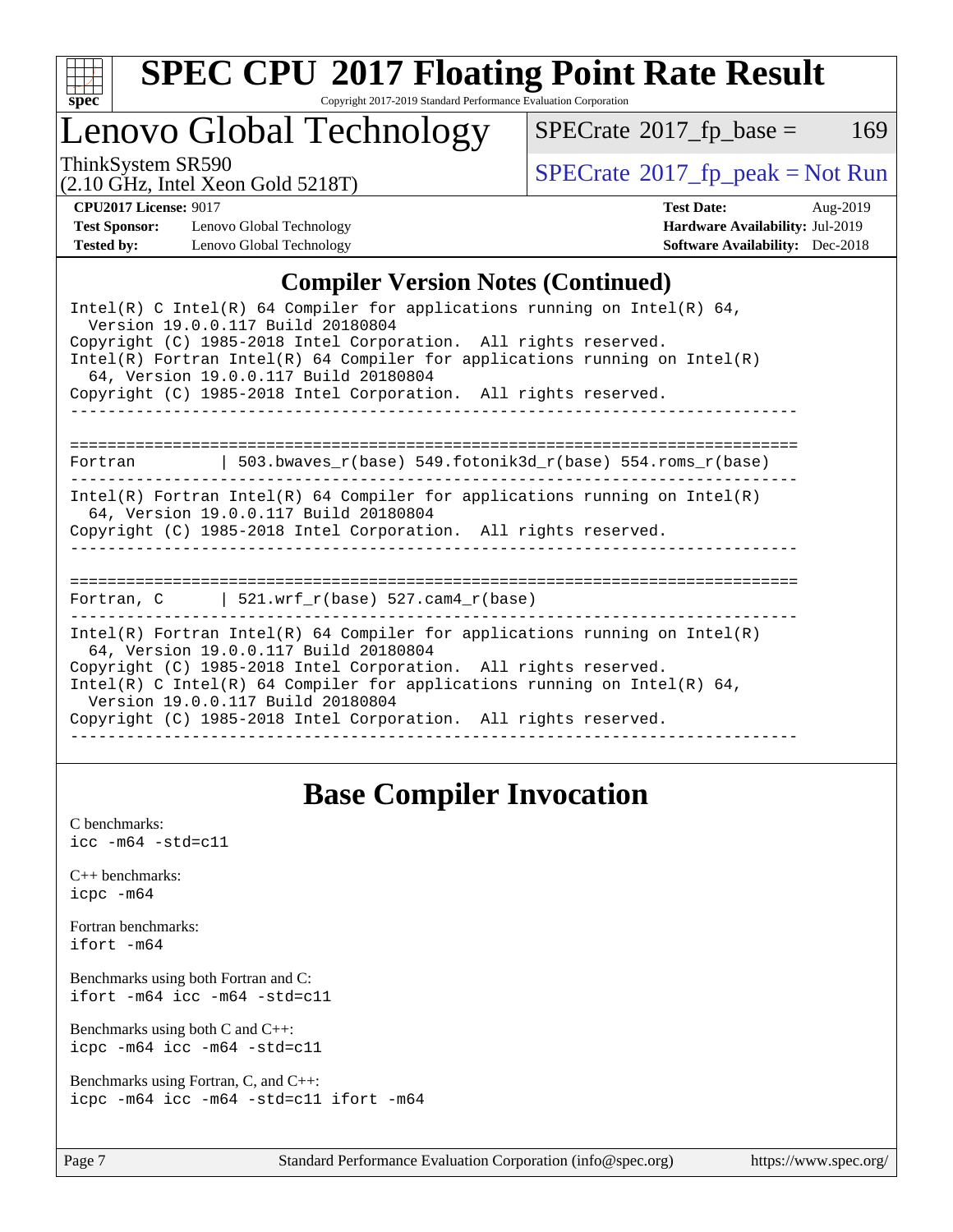

### Lenovo Global Technology

 $SPECTate$ <sup>®</sup>[2017\\_fp\\_base =](http://www.spec.org/auto/cpu2017/Docs/result-fields.html#SPECrate2017fpbase) 169

(2.10 GHz, Intel Xeon Gold 5218T)

ThinkSystem SR590<br>  $SPECTR_{10}$  [SPECrate](http://www.spec.org/auto/cpu2017/Docs/result-fields.html#SPECrate2017fppeak)®[2017\\_fp\\_peak = N](http://www.spec.org/auto/cpu2017/Docs/result-fields.html#SPECrate2017fppeak)ot Run

**[Test Sponsor:](http://www.spec.org/auto/cpu2017/Docs/result-fields.html#TestSponsor)** Lenovo Global Technology **[Hardware Availability:](http://www.spec.org/auto/cpu2017/Docs/result-fields.html#HardwareAvailability)** Jul-2019 **[Tested by:](http://www.spec.org/auto/cpu2017/Docs/result-fields.html#Testedby)** Lenovo Global Technology **[Software Availability:](http://www.spec.org/auto/cpu2017/Docs/result-fields.html#SoftwareAvailability)** Dec-2018

**[CPU2017 License:](http://www.spec.org/auto/cpu2017/Docs/result-fields.html#CPU2017License)** 9017 **[Test Date:](http://www.spec.org/auto/cpu2017/Docs/result-fields.html#TestDate)** Aug-2019

### **[Base Portability Flags](http://www.spec.org/auto/cpu2017/Docs/result-fields.html#BasePortabilityFlags)**

 503.bwaves\_r: [-DSPEC\\_LP64](http://www.spec.org/cpu2017/results/res2019q3/cpu2017-20190902-17439.flags.html#suite_basePORTABILITY503_bwaves_r_DSPEC_LP64) 507.cactuBSSN\_r: [-DSPEC\\_LP64](http://www.spec.org/cpu2017/results/res2019q3/cpu2017-20190902-17439.flags.html#suite_basePORTABILITY507_cactuBSSN_r_DSPEC_LP64) 508.namd\_r: [-DSPEC\\_LP64](http://www.spec.org/cpu2017/results/res2019q3/cpu2017-20190902-17439.flags.html#suite_basePORTABILITY508_namd_r_DSPEC_LP64) 510.parest\_r: [-DSPEC\\_LP64](http://www.spec.org/cpu2017/results/res2019q3/cpu2017-20190902-17439.flags.html#suite_basePORTABILITY510_parest_r_DSPEC_LP64) 511.povray\_r: [-DSPEC\\_LP64](http://www.spec.org/cpu2017/results/res2019q3/cpu2017-20190902-17439.flags.html#suite_basePORTABILITY511_povray_r_DSPEC_LP64) 519.lbm\_r: [-DSPEC\\_LP64](http://www.spec.org/cpu2017/results/res2019q3/cpu2017-20190902-17439.flags.html#suite_basePORTABILITY519_lbm_r_DSPEC_LP64) 521.wrf\_r: [-DSPEC\\_LP64](http://www.spec.org/cpu2017/results/res2019q3/cpu2017-20190902-17439.flags.html#suite_basePORTABILITY521_wrf_r_DSPEC_LP64) [-DSPEC\\_CASE\\_FLAG](http://www.spec.org/cpu2017/results/res2019q3/cpu2017-20190902-17439.flags.html#b521.wrf_r_baseCPORTABILITY_DSPEC_CASE_FLAG) [-convert big\\_endian](http://www.spec.org/cpu2017/results/res2019q3/cpu2017-20190902-17439.flags.html#user_baseFPORTABILITY521_wrf_r_convert_big_endian_c3194028bc08c63ac5d04de18c48ce6d347e4e562e8892b8bdbdc0214820426deb8554edfa529a3fb25a586e65a3d812c835984020483e7e73212c4d31a38223) 526.blender\_r: [-DSPEC\\_LP64](http://www.spec.org/cpu2017/results/res2019q3/cpu2017-20190902-17439.flags.html#suite_basePORTABILITY526_blender_r_DSPEC_LP64) [-DSPEC\\_LINUX](http://www.spec.org/cpu2017/results/res2019q3/cpu2017-20190902-17439.flags.html#b526.blender_r_baseCPORTABILITY_DSPEC_LINUX) [-funsigned-char](http://www.spec.org/cpu2017/results/res2019q3/cpu2017-20190902-17439.flags.html#user_baseCPORTABILITY526_blender_r_force_uchar_40c60f00ab013830e2dd6774aeded3ff59883ba5a1fc5fc14077f794d777847726e2a5858cbc7672e36e1b067e7e5c1d9a74f7176df07886a243d7cc18edfe67) 527.cam4\_r: [-DSPEC\\_LP64](http://www.spec.org/cpu2017/results/res2019q3/cpu2017-20190902-17439.flags.html#suite_basePORTABILITY527_cam4_r_DSPEC_LP64) [-DSPEC\\_CASE\\_FLAG](http://www.spec.org/cpu2017/results/res2019q3/cpu2017-20190902-17439.flags.html#b527.cam4_r_baseCPORTABILITY_DSPEC_CASE_FLAG) 538.imagick\_r: [-DSPEC\\_LP64](http://www.spec.org/cpu2017/results/res2019q3/cpu2017-20190902-17439.flags.html#suite_basePORTABILITY538_imagick_r_DSPEC_LP64) 544.nab\_r: [-DSPEC\\_LP64](http://www.spec.org/cpu2017/results/res2019q3/cpu2017-20190902-17439.flags.html#suite_basePORTABILITY544_nab_r_DSPEC_LP64) 549.fotonik3d\_r: [-DSPEC\\_LP64](http://www.spec.org/cpu2017/results/res2019q3/cpu2017-20190902-17439.flags.html#suite_basePORTABILITY549_fotonik3d_r_DSPEC_LP64) 554.roms\_r: [-DSPEC\\_LP64](http://www.spec.org/cpu2017/results/res2019q3/cpu2017-20190902-17439.flags.html#suite_basePORTABILITY554_roms_r_DSPEC_LP64)

**[Base Optimization Flags](http://www.spec.org/auto/cpu2017/Docs/result-fields.html#BaseOptimizationFlags)**

[C benchmarks](http://www.spec.org/auto/cpu2017/Docs/result-fields.html#Cbenchmarks):

[-xCORE-AVX2](http://www.spec.org/cpu2017/results/res2019q3/cpu2017-20190902-17439.flags.html#user_CCbase_f-xCORE-AVX2) [-ipo](http://www.spec.org/cpu2017/results/res2019q3/cpu2017-20190902-17439.flags.html#user_CCbase_f-ipo) [-O3](http://www.spec.org/cpu2017/results/res2019q3/cpu2017-20190902-17439.flags.html#user_CCbase_f-O3) [-no-prec-div](http://www.spec.org/cpu2017/results/res2019q3/cpu2017-20190902-17439.flags.html#user_CCbase_f-no-prec-div) [-qopt-prefetch](http://www.spec.org/cpu2017/results/res2019q3/cpu2017-20190902-17439.flags.html#user_CCbase_f-qopt-prefetch) [-ffinite-math-only](http://www.spec.org/cpu2017/results/res2019q3/cpu2017-20190902-17439.flags.html#user_CCbase_f_finite_math_only_cb91587bd2077682c4b38af759c288ed7c732db004271a9512da14a4f8007909a5f1427ecbf1a0fb78ff2a814402c6114ac565ca162485bbcae155b5e4258871) [-qopt-mem-layout-trans=3](http://www.spec.org/cpu2017/results/res2019q3/cpu2017-20190902-17439.flags.html#user_CCbase_f-qopt-mem-layout-trans_de80db37974c74b1f0e20d883f0b675c88c3b01e9d123adea9b28688d64333345fb62bc4a798493513fdb68f60282f9a726aa07f478b2f7113531aecce732043) [C++ benchmarks:](http://www.spec.org/auto/cpu2017/Docs/result-fields.html#CXXbenchmarks) [-xCORE-AVX2](http://www.spec.org/cpu2017/results/res2019q3/cpu2017-20190902-17439.flags.html#user_CXXbase_f-xCORE-AVX2) [-ipo](http://www.spec.org/cpu2017/results/res2019q3/cpu2017-20190902-17439.flags.html#user_CXXbase_f-ipo) [-O3](http://www.spec.org/cpu2017/results/res2019q3/cpu2017-20190902-17439.flags.html#user_CXXbase_f-O3) [-no-prec-div](http://www.spec.org/cpu2017/results/res2019q3/cpu2017-20190902-17439.flags.html#user_CXXbase_f-no-prec-div) [-qopt-prefetch](http://www.spec.org/cpu2017/results/res2019q3/cpu2017-20190902-17439.flags.html#user_CXXbase_f-qopt-prefetch) [-ffinite-math-only](http://www.spec.org/cpu2017/results/res2019q3/cpu2017-20190902-17439.flags.html#user_CXXbase_f_finite_math_only_cb91587bd2077682c4b38af759c288ed7c732db004271a9512da14a4f8007909a5f1427ecbf1a0fb78ff2a814402c6114ac565ca162485bbcae155b5e4258871) [-qopt-mem-layout-trans=3](http://www.spec.org/cpu2017/results/res2019q3/cpu2017-20190902-17439.flags.html#user_CXXbase_f-qopt-mem-layout-trans_de80db37974c74b1f0e20d883f0b675c88c3b01e9d123adea9b28688d64333345fb62bc4a798493513fdb68f60282f9a726aa07f478b2f7113531aecce732043) [Fortran benchmarks](http://www.spec.org/auto/cpu2017/Docs/result-fields.html#Fortranbenchmarks): [-xCORE-AVX2](http://www.spec.org/cpu2017/results/res2019q3/cpu2017-20190902-17439.flags.html#user_FCbase_f-xCORE-AVX2) [-ipo](http://www.spec.org/cpu2017/results/res2019q3/cpu2017-20190902-17439.flags.html#user_FCbase_f-ipo) [-O3](http://www.spec.org/cpu2017/results/res2019q3/cpu2017-20190902-17439.flags.html#user_FCbase_f-O3) [-no-prec-div](http://www.spec.org/cpu2017/results/res2019q3/cpu2017-20190902-17439.flags.html#user_FCbase_f-no-prec-div) [-qopt-prefetch](http://www.spec.org/cpu2017/results/res2019q3/cpu2017-20190902-17439.flags.html#user_FCbase_f-qopt-prefetch) [-ffinite-math-only](http://www.spec.org/cpu2017/results/res2019q3/cpu2017-20190902-17439.flags.html#user_FCbase_f_finite_math_only_cb91587bd2077682c4b38af759c288ed7c732db004271a9512da14a4f8007909a5f1427ecbf1a0fb78ff2a814402c6114ac565ca162485bbcae155b5e4258871) [-qopt-mem-layout-trans=3](http://www.spec.org/cpu2017/results/res2019q3/cpu2017-20190902-17439.flags.html#user_FCbase_f-qopt-mem-layout-trans_de80db37974c74b1f0e20d883f0b675c88c3b01e9d123adea9b28688d64333345fb62bc4a798493513fdb68f60282f9a726aa07f478b2f7113531aecce732043) [-auto](http://www.spec.org/cpu2017/results/res2019q3/cpu2017-20190902-17439.flags.html#user_FCbase_f-auto) [-nostandard-realloc-lhs](http://www.spec.org/cpu2017/results/res2019q3/cpu2017-20190902-17439.flags.html#user_FCbase_f_2003_std_realloc_82b4557e90729c0f113870c07e44d33d6f5a304b4f63d4c15d2d0f1fab99f5daaed73bdb9275d9ae411527f28b936061aa8b9c8f2d63842963b95c9dd6426b8a) [-align array32byte](http://www.spec.org/cpu2017/results/res2019q3/cpu2017-20190902-17439.flags.html#user_FCbase_align_array32byte_b982fe038af199962ba9a80c053b8342c548c85b40b8e86eb3cc33dee0d7986a4af373ac2d51c3f7cf710a18d62fdce2948f201cd044323541f22fc0fffc51b6) [Benchmarks using both Fortran and C](http://www.spec.org/auto/cpu2017/Docs/result-fields.html#BenchmarksusingbothFortranandC): [-xCORE-AVX2](http://www.spec.org/cpu2017/results/res2019q3/cpu2017-20190902-17439.flags.html#user_CC_FCbase_f-xCORE-AVX2) [-ipo](http://www.spec.org/cpu2017/results/res2019q3/cpu2017-20190902-17439.flags.html#user_CC_FCbase_f-ipo) [-O3](http://www.spec.org/cpu2017/results/res2019q3/cpu2017-20190902-17439.flags.html#user_CC_FCbase_f-O3) [-no-prec-div](http://www.spec.org/cpu2017/results/res2019q3/cpu2017-20190902-17439.flags.html#user_CC_FCbase_f-no-prec-div) [-qopt-prefetch](http://www.spec.org/cpu2017/results/res2019q3/cpu2017-20190902-17439.flags.html#user_CC_FCbase_f-qopt-prefetch) [-ffinite-math-only](http://www.spec.org/cpu2017/results/res2019q3/cpu2017-20190902-17439.flags.html#user_CC_FCbase_f_finite_math_only_cb91587bd2077682c4b38af759c288ed7c732db004271a9512da14a4f8007909a5f1427ecbf1a0fb78ff2a814402c6114ac565ca162485bbcae155b5e4258871) [-qopt-mem-layout-trans=3](http://www.spec.org/cpu2017/results/res2019q3/cpu2017-20190902-17439.flags.html#user_CC_FCbase_f-qopt-mem-layout-trans_de80db37974c74b1f0e20d883f0b675c88c3b01e9d123adea9b28688d64333345fb62bc4a798493513fdb68f60282f9a726aa07f478b2f7113531aecce732043) [-auto](http://www.spec.org/cpu2017/results/res2019q3/cpu2017-20190902-17439.flags.html#user_CC_FCbase_f-auto) [-nostandard-realloc-lhs](http://www.spec.org/cpu2017/results/res2019q3/cpu2017-20190902-17439.flags.html#user_CC_FCbase_f_2003_std_realloc_82b4557e90729c0f113870c07e44d33d6f5a304b4f63d4c15d2d0f1fab99f5daaed73bdb9275d9ae411527f28b936061aa8b9c8f2d63842963b95c9dd6426b8a) [-align array32byte](http://www.spec.org/cpu2017/results/res2019q3/cpu2017-20190902-17439.flags.html#user_CC_FCbase_align_array32byte_b982fe038af199962ba9a80c053b8342c548c85b40b8e86eb3cc33dee0d7986a4af373ac2d51c3f7cf710a18d62fdce2948f201cd044323541f22fc0fffc51b6) [Benchmarks using both C and C++](http://www.spec.org/auto/cpu2017/Docs/result-fields.html#BenchmarksusingbothCandCXX): [-xCORE-AVX2](http://www.spec.org/cpu2017/results/res2019q3/cpu2017-20190902-17439.flags.html#user_CC_CXXbase_f-xCORE-AVX2) [-ipo](http://www.spec.org/cpu2017/results/res2019q3/cpu2017-20190902-17439.flags.html#user_CC_CXXbase_f-ipo) [-O3](http://www.spec.org/cpu2017/results/res2019q3/cpu2017-20190902-17439.flags.html#user_CC_CXXbase_f-O3) [-no-prec-div](http://www.spec.org/cpu2017/results/res2019q3/cpu2017-20190902-17439.flags.html#user_CC_CXXbase_f-no-prec-div) [-qopt-prefetch](http://www.spec.org/cpu2017/results/res2019q3/cpu2017-20190902-17439.flags.html#user_CC_CXXbase_f-qopt-prefetch) [-ffinite-math-only](http://www.spec.org/cpu2017/results/res2019q3/cpu2017-20190902-17439.flags.html#user_CC_CXXbase_f_finite_math_only_cb91587bd2077682c4b38af759c288ed7c732db004271a9512da14a4f8007909a5f1427ecbf1a0fb78ff2a814402c6114ac565ca162485bbcae155b5e4258871) [-qopt-mem-layout-trans=3](http://www.spec.org/cpu2017/results/res2019q3/cpu2017-20190902-17439.flags.html#user_CC_CXXbase_f-qopt-mem-layout-trans_de80db37974c74b1f0e20d883f0b675c88c3b01e9d123adea9b28688d64333345fb62bc4a798493513fdb68f60282f9a726aa07f478b2f7113531aecce732043) [Benchmarks using Fortran, C, and C++:](http://www.spec.org/auto/cpu2017/Docs/result-fields.html#BenchmarksusingFortranCandCXX) [-xCORE-AVX2](http://www.spec.org/cpu2017/results/res2019q3/cpu2017-20190902-17439.flags.html#user_CC_CXX_FCbase_f-xCORE-AVX2) [-ipo](http://www.spec.org/cpu2017/results/res2019q3/cpu2017-20190902-17439.flags.html#user_CC_CXX_FCbase_f-ipo) [-O3](http://www.spec.org/cpu2017/results/res2019q3/cpu2017-20190902-17439.flags.html#user_CC_CXX_FCbase_f-O3) [-no-prec-div](http://www.spec.org/cpu2017/results/res2019q3/cpu2017-20190902-17439.flags.html#user_CC_CXX_FCbase_f-no-prec-div) [-qopt-prefetch](http://www.spec.org/cpu2017/results/res2019q3/cpu2017-20190902-17439.flags.html#user_CC_CXX_FCbase_f-qopt-prefetch) [-ffinite-math-only](http://www.spec.org/cpu2017/results/res2019q3/cpu2017-20190902-17439.flags.html#user_CC_CXX_FCbase_f_finite_math_only_cb91587bd2077682c4b38af759c288ed7c732db004271a9512da14a4f8007909a5f1427ecbf1a0fb78ff2a814402c6114ac565ca162485bbcae155b5e4258871) [-qopt-mem-layout-trans=3](http://www.spec.org/cpu2017/results/res2019q3/cpu2017-20190902-17439.flags.html#user_CC_CXX_FCbase_f-qopt-mem-layout-trans_de80db37974c74b1f0e20d883f0b675c88c3b01e9d123adea9b28688d64333345fb62bc4a798493513fdb68f60282f9a726aa07f478b2f7113531aecce732043) [-auto](http://www.spec.org/cpu2017/results/res2019q3/cpu2017-20190902-17439.flags.html#user_CC_CXX_FCbase_f-auto) [-nostandard-realloc-lhs](http://www.spec.org/cpu2017/results/res2019q3/cpu2017-20190902-17439.flags.html#user_CC_CXX_FCbase_f_2003_std_realloc_82b4557e90729c0f113870c07e44d33d6f5a304b4f63d4c15d2d0f1fab99f5daaed73bdb9275d9ae411527f28b936061aa8b9c8f2d63842963b95c9dd6426b8a) [-align array32byte](http://www.spec.org/cpu2017/results/res2019q3/cpu2017-20190902-17439.flags.html#user_CC_CXX_FCbase_align_array32byte_b982fe038af199962ba9a80c053b8342c548c85b40b8e86eb3cc33dee0d7986a4af373ac2d51c3f7cf710a18d62fdce2948f201cd044323541f22fc0fffc51b6)